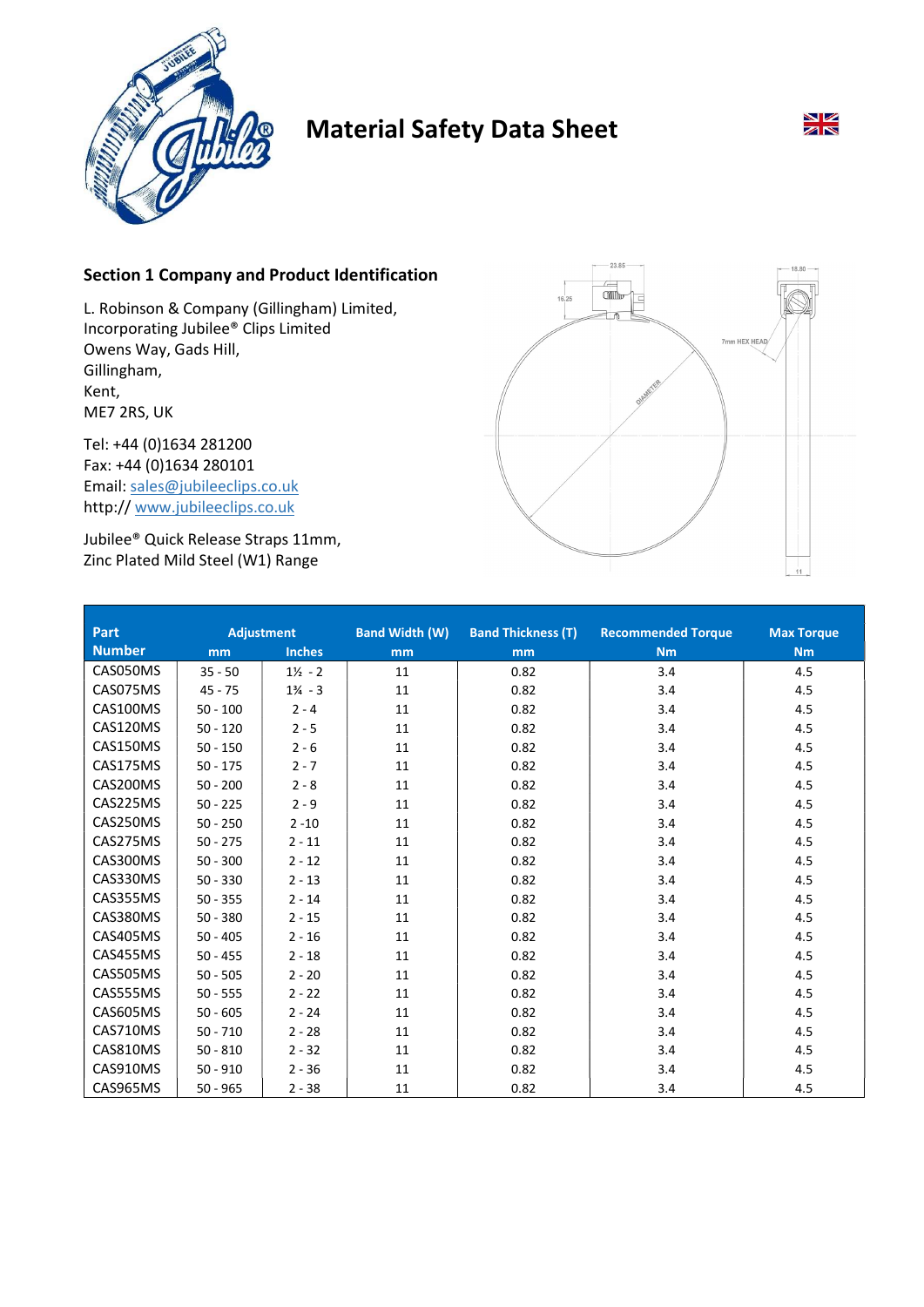# Section 2 Composition/Information on Ingredients

Composition/Information on constituents zinc coated iron alloy

| Carbon                    | < 0.12%              |
|---------------------------|----------------------|
| Silicon                   | $< 0.3\%$            |
| Manganese                 | $< 1.66\%$           |
| Phosphorus                | $< 0.02\%$           |
| Sulphur                   | < 0.004%             |
| Chromium                  | $< 0.5\%$            |
| Aluminium                 | $> 0.02\%$           |
| Zinc coat, Coating weight | < 275/m <sup>2</sup> |
| Coating composition:      |                      |
| Zinc                      | > 99.6% by wt        |
| Aluminium                 | $< 0.4\%$ by wt      |
| Trace elements*           | < 0.003% by wt       |
| *Sum of Pb and Cd         |                      |

## Section 3 First Aid Measures

| Inhalation: | There are no specific symptoms associated with steel in the product forms. |
|-------------|----------------------------------------------------------------------------|
| Skin:       | There are no specific symptoms associated with steel in the product forms. |
| Eyes:       | Not applicable.                                                            |
| Ingestion:  | Not applicable.                                                            |

## Section 4 Fire Fighting Measures

Non flammable

# Section 5 Handling and Storage

Store in a dry area

# Section 6 Physical and Chemical Properties

| Colour:           | Metallic grey/silver |
|-------------------|----------------------|
| Smell:            | None                 |
| Form/state:       | Solid                |
| Melting point:    | 1425 °C - 1540 °C    |
| Max service temp: | 426 $^{\circ}$ C     |
| Min service temp: | -45 $^{\circ}$ C     |
| Magnetism:        | 1500-2000 µ          |
| Resistance:       | $17.2 \mu\Omega$     |
| Density:          | 7.83 $g/cm3$         |

# Section 7 Stability and Reactivity

| Stability:   | Stable in normal condition                                                    |
|--------------|-------------------------------------------------------------------------------|
| Reacts with: | Reacts with strong acids, and hydrogen is then one of the substances emitted. |
|              | Welding/flame cutting may produce Zinc Oxide fumes.                           |
|              | Corrosion Resistance: NSS (Neutral Salt Spray tests) 240 hours                |